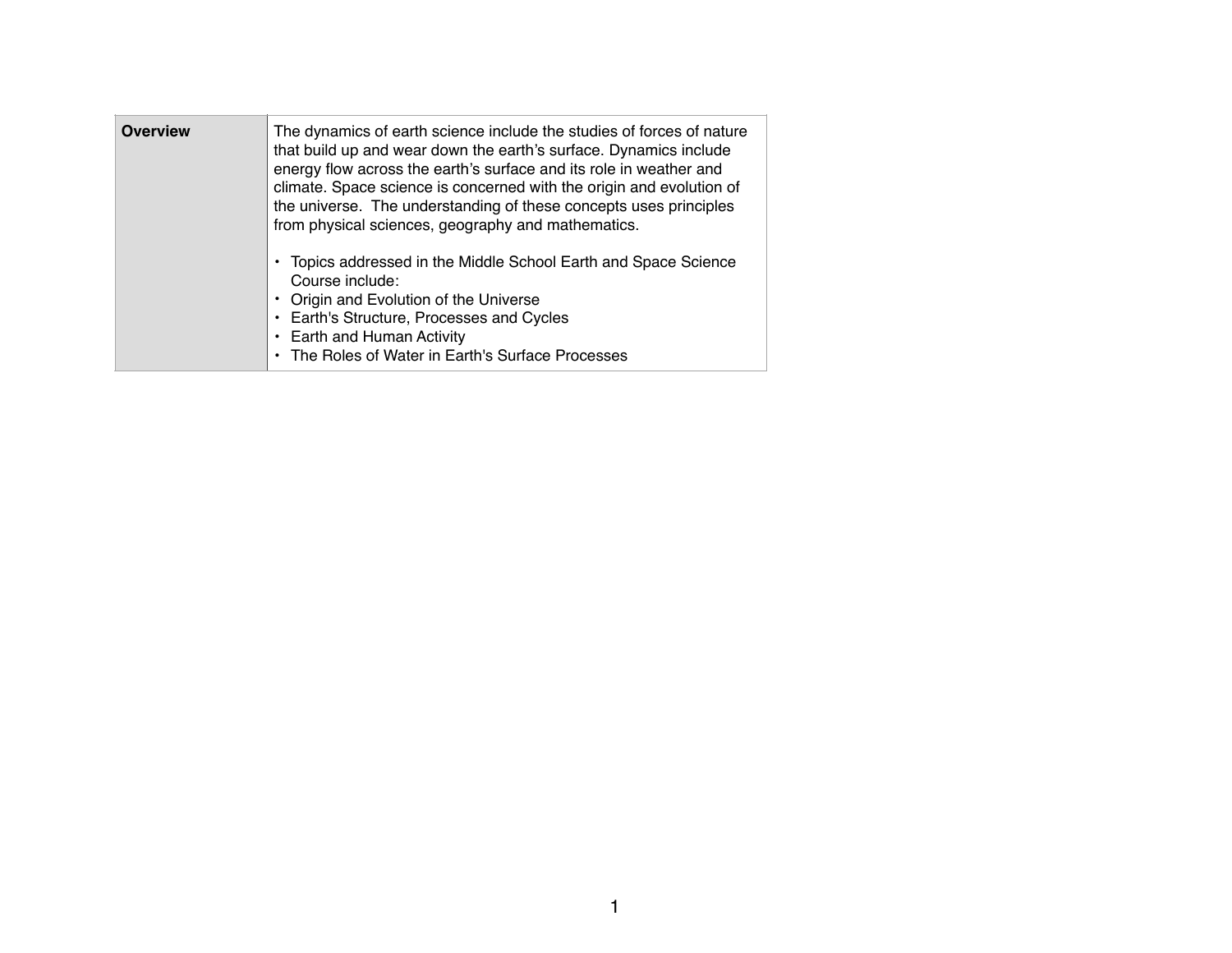|                                                  |                                                                                                                                                                                                                                                                                                                                                                                                        | MS Earth & Space Science                                                                                                                                                     |                                                                         |                                                                                                                           |                         |                            |
|--------------------------------------------------|--------------------------------------------------------------------------------------------------------------------------------------------------------------------------------------------------------------------------------------------------------------------------------------------------------------------------------------------------------------------------------------------------------|------------------------------------------------------------------------------------------------------------------------------------------------------------------------------|-------------------------------------------------------------------------|---------------------------------------------------------------------------------------------------------------------------|-------------------------|----------------------------|
| <b>Module Title</b>                              | <b>Message</b>                                                                                                                                                                                                                                                                                                                                                                                         | <b>Assignment / Call to Action</b><br>(200 Character Max)                                                                                                                    | <b>Resource / URL</b>                                                   | Info about the Internal<br><b>URL</b><br>(published on (not<br>the "i" button publishe<br>of a resource/ d to the<br>url) | <b>Notes</b><br>course) | <b>Copyrig</b><br>ht Notes |
| Module I: Orgin and Evolution<br>of the Universe | This module will focus on one of the big ideas of astronomy, that the universe is composed of a variety of different objects, which are organized into systems, each of which develops according to accepted physical processe                                                                                                                                                                         |                                                                                                                                                                              |                                                                         |                                                                                                                           |                         |                            |
|                                                  | Students will focus on the following essential questions:<br>What is the Universe and what is Earth's place in it?<br>How does gravity determine the motion of the solar system and the objects in it?                                                                                                                                                                                                 |                                                                                                                                                                              |                                                                         |                                                                                                                           |                         |                            |
|                                                  |                                                                                                                                                                                                                                                                                                                                                                                                        |                                                                                                                                                                              |                                                                         |                                                                                                                           |                         |                            |
| The Universe and Its Stars                       | In this lesson, you will explore, describe, and explain patterns of<br>the apparent motion of the Sun and stars in the sky. Including<br>how the Universe began with a period of extreme and rapid<br>expansion known as The Big Bang Theory. The Sun and its<br>solar system are part of the Milky Way galaxy, which is one of<br>many galaxies in the universe.<br>3.3.6.B1,<br>3.3.7.B1<br>3.3.7.B2 | <b>DISCOVER</b> the functions of<br>NASA by viewing images,<br>missions, videos, and news.                                                                                   | https://itunes.apple.com/us/app/nasa-<br>app/id334325516?mt=8           |                                                                                                                           |                         |                            |
|                                                  |                                                                                                                                                                                                                                                                                                                                                                                                        | <b>IDENTIFY</b> two or three<br>reasons for why we need to<br>explore space as you<br>WATCH the TED talk from<br>Brian Cox.                                                  | http://www.ted.com/talks/<br>brian cox why we need the explorers        |                                                                                                                           |                         |                            |
|                                                  |                                                                                                                                                                                                                                                                                                                                                                                                        | <b>FORMULATE</b> your own<br>estimate of the number of<br>communicative civilizations<br>in the Milky Way as you<br><b>INTERACT with the Drake's</b><br>Equation calculator. | http://www.pbs.org/lifebeyondearth/<br>listening/drake.html             |                                                                                                                           |                         |                            |
|                                                  |                                                                                                                                                                                                                                                                                                                                                                                                        | <b>LEARN</b> about the Big Bang<br>as you WATCH The<br>Beginning of Everything --<br>The Big Bang.                                                                           | https://www.youtube.com/watch?<br>v=wNDGgL73ihY                         |                                                                                                                           |                         |                            |
|                                                  |                                                                                                                                                                                                                                                                                                                                                                                                        | <b>CONSTRUCT an</b><br>explanation of the Big Bang<br>theory based on<br>astronomical evidence as<br>you READ through this site.                                             | science.nasa.gov/astrophysics/focus-<br>areas/what-powered-the-big-bang |                                                                                                                           |                         |                            |

| /us/app/nasa-                 |  |  |
|-------------------------------|--|--|
| <u>s/</u><br>ed_the_explorers |  |  |
| eyondearth/                   |  |  |
| n/watch?                      |  |  |
| bhysics/focus-<br>e-big-bang  |  |  |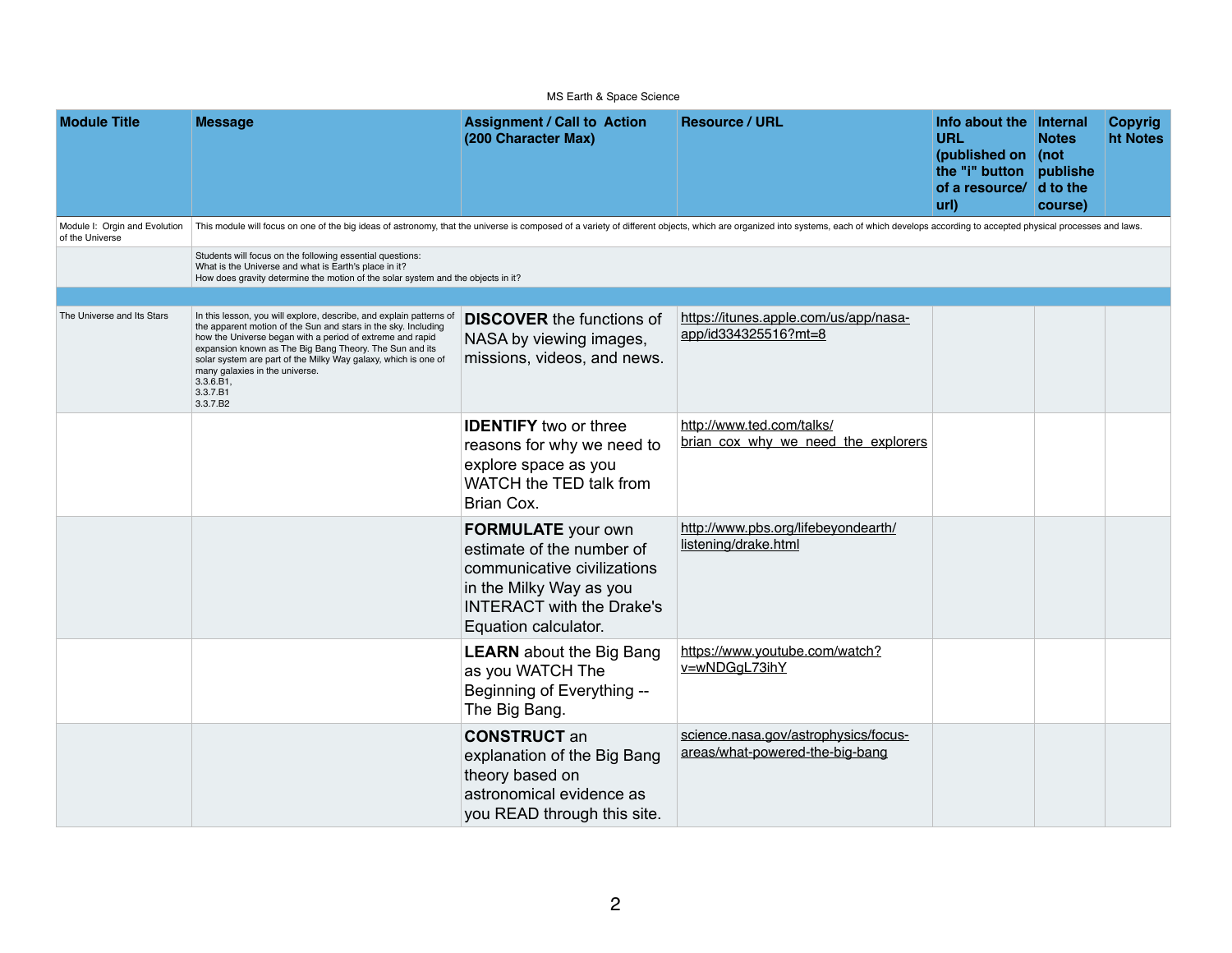| <b>Module Title</b>                       | <b>Message</b>                                                                                                                                                                                                                                                                                                                                                                                                                                                                                                                           | <b>Assignment / Call to Action</b><br>(200 Character Max)                                                                                             | <b>Resource / URL</b>                                                                                                            | Info about the Internal<br><b>URL</b><br>(published on   (not<br>the "i" button publishe<br>of a resource/ d to the<br>url) | <b>Notes</b><br>course) | <b>Copyrig</b><br>ht Notes |
|-------------------------------------------|------------------------------------------------------------------------------------------------------------------------------------------------------------------------------------------------------------------------------------------------------------------------------------------------------------------------------------------------------------------------------------------------------------------------------------------------------------------------------------------------------------------------------------------|-------------------------------------------------------------------------------------------------------------------------------------------------------|----------------------------------------------------------------------------------------------------------------------------------|-----------------------------------------------------------------------------------------------------------------------------|-------------------------|----------------------------|
|                                           |                                                                                                                                                                                                                                                                                                                                                                                                                                                                                                                                          | <b>INVESTIGATE</b> the history of<br>space exploration as you<br>ENGAGE in this app.                                                                  | https://itunes.apple.com/us/app/solar-<br>walk-free-planets-solar/id559702509?<br>$m t = 8$                                      |                                                                                                                             |                         |                            |
|                                           |                                                                                                                                                                                                                                                                                                                                                                                                                                                                                                                                          | <b>EXPLORE</b> the Hubble<br>Space Telescope as you<br><b>INTERACT</b> in this site.                                                                  | www.hubblesite.org<br>www.webbtelescope.org                                                                                      |                                                                                                                             |                         |                            |
|                                           |                                                                                                                                                                                                                                                                                                                                                                                                                                                                                                                                          | <b>APPLY</b> concepts about<br>astronomy as you<br><b>INVESTIGATE two</b><br>simulations that correctly<br>explain each model.                        | http://astro.unl.edu/animationsLinks.html                                                                                        |                                                                                                                             |                         |                            |
|                                           |                                                                                                                                                                                                                                                                                                                                                                                                                                                                                                                                          | DEMONSTRATE a timeline<br>of events, and the<br>significance of each event, in<br>manned space travel as you<br><b>CREATE</b> an interactive<br>image | https://itunes.apple.com/us/app/thinglink/<br>id647304300?mt=8                                                                   | Or use the web<br>version.                                                                                                  |                         |                            |
|                                           |                                                                                                                                                                                                                                                                                                                                                                                                                                                                                                                                          |                                                                                                                                                       |                                                                                                                                  |                                                                                                                             |                         |                            |
| Sun, Earth, Moon, and the<br>Solar System | In this lesson, you will explore the solar system and its parts: the<br>Sun and a collection of objects including planets, moons, and<br>asteroids. All objects are held in orbit around the Sun by its<br>gravitational pull. A model of the solar system can explain the<br>motion of the planets in the sky relative to the stars.<br>You will learn the relationship of the Earth, Moon, and Sun<br>resulting in phases, tides, and eclipses.<br>3.3.6.B1,<br>3.3.7.B1<br>3.3.6.B2,<br>3.3.7.B2,<br>3.3.8.B <sub>2</sub><br>3.3.7.A4 | <b>MODEL</b> characteristics<br>about our solar system by<br><b>CREATING</b> a virtual pop-up<br>book about each planet.                              | http://solarsystem.nasa.gov/planets/<br>index.cfm, Our Solar System app, Pocket<br>Universe app,<br>http://<br>www.zooburst.com/ |                                                                                                                             |                         |                            |
|                                           |                                                                                                                                                                                                                                                                                                                                                                                                                                                                                                                                          | <b>COMPARE &amp; CONTRAST</b><br>characteristics of inner and<br>outer planets as you<br><b>CREATE a Venn Diagram</b><br>App.                         | Pocket Universe app, Our Solar System<br>App                                                                                     |                                                                                                                             |                         |                            |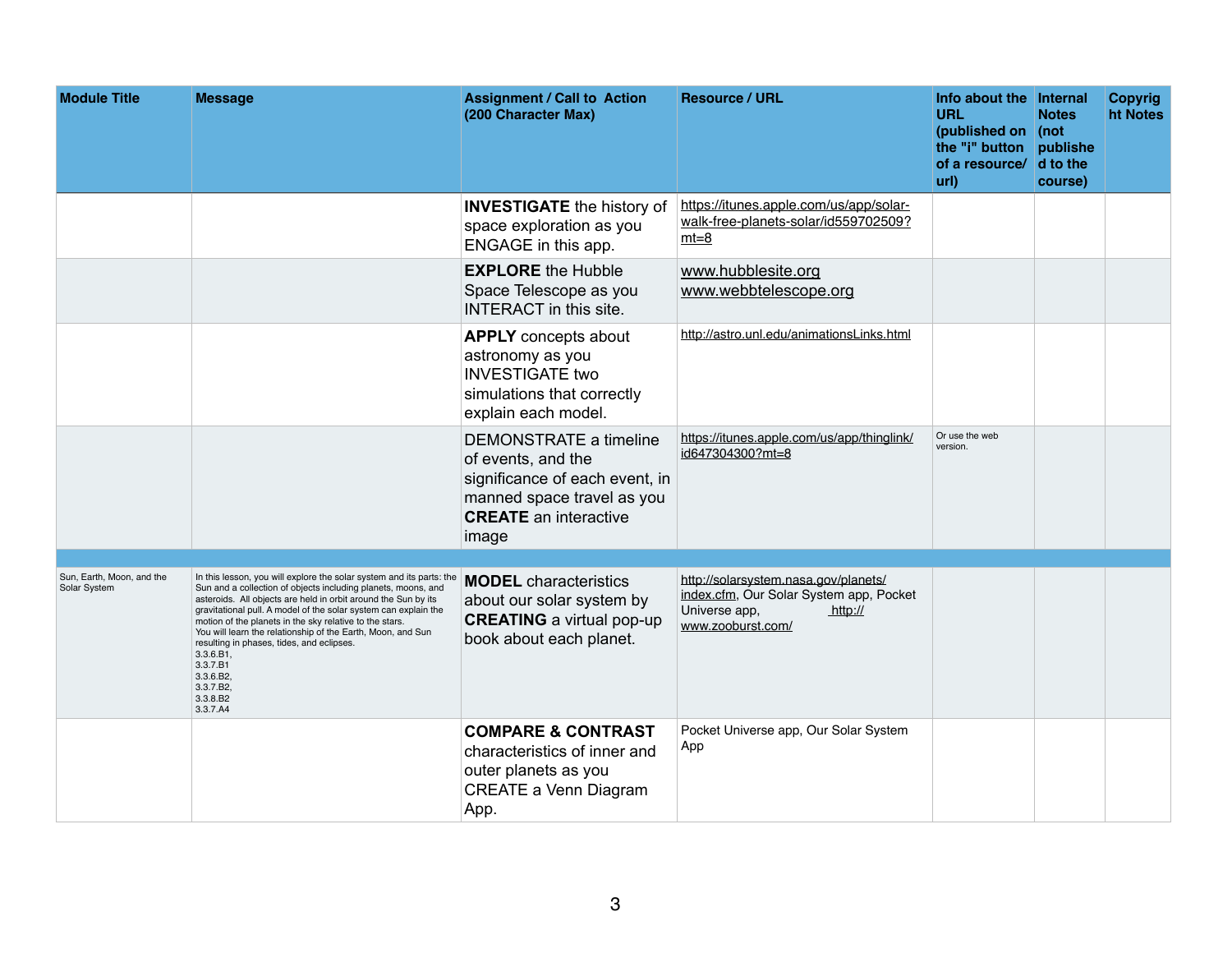| <b>Module Title</b> | <b>Message</b> | <b>Assignment / Call to Action</b><br>(200 Character Max)                                                                                                                                                        | <b>Resource / URL</b>                                                                                                                                                                      | Info about the Internal<br><b>URL</b><br>(published on (not<br>the "i" button publishe<br>of a resource/ d to the<br>url) | <b>Notes</b><br>course) | <b>Copyrig</b><br>ht Notes |
|---------------------|----------------|------------------------------------------------------------------------------------------------------------------------------------------------------------------------------------------------------------------|--------------------------------------------------------------------------------------------------------------------------------------------------------------------------------------------|---------------------------------------------------------------------------------------------------------------------------|-------------------------|----------------------------|
|                     |                | <b>CRITIQUE</b> the reasons given www.ted.com/talks/joel_levine<br>in TED Ed on "Why we need<br>to go back to Mars" as you<br><b>PARTICIPATE</b> in the<br>discussion section of the<br>site.                    |                                                                                                                                                                                            |                                                                                                                           |                         |                            |
|                     |                | <b>Hypothesize the cause of</b><br>the four seasons on Earth.<br><b>ILLUSTRATE</b> the earth/sun<br>relationship for each season<br>using the Make Beliefs<br>Comix app or website.<br>(www.makebeliefscomix.com | http://astro.unl.edu/naap/motion1/<br>animations/seasons ecliptic.html (Flash)<br>OR Earth and Space App (\$2.99) https://<br>itunes.apple.com/us/app/earth-and-space/<br>id693244832?mt=8 |                                                                                                                           |                         |                            |
|                     |                | <b>DISTINGUISH</b> the different<br>features of the Sun by<br>viewing live images.<br><b>INVESTIGATE the</b><br>interactive activities to gather<br>information about the Sun.                                   | https://itunes.apple.com/us/app/diy-sun-<br>science/id836712493?mt=8                                                                                                                       |                                                                                                                           |                         |                            |
|                     |                | <b>EXPLORE</b> the solar system<br>as you INTERACT with this<br>app.                                                                                                                                             | https://itunes.apple.com/us/app/exploring-<br>the-solar-system/id530448035?mt=8<br>(\$1.99)                                                                                                |                                                                                                                           |                         |                            |
|                     |                | <b>DEMONSTRATE</b><br>understanding of the solar<br>system with planet<br>descriptions and distances<br>from Earth as you CREATE<br>an interactive image.                                                        | https://itunes.apple.com/us/app/thinglink/<br>id647304300?mt=8                                                                                                                             |                                                                                                                           |                         |                            |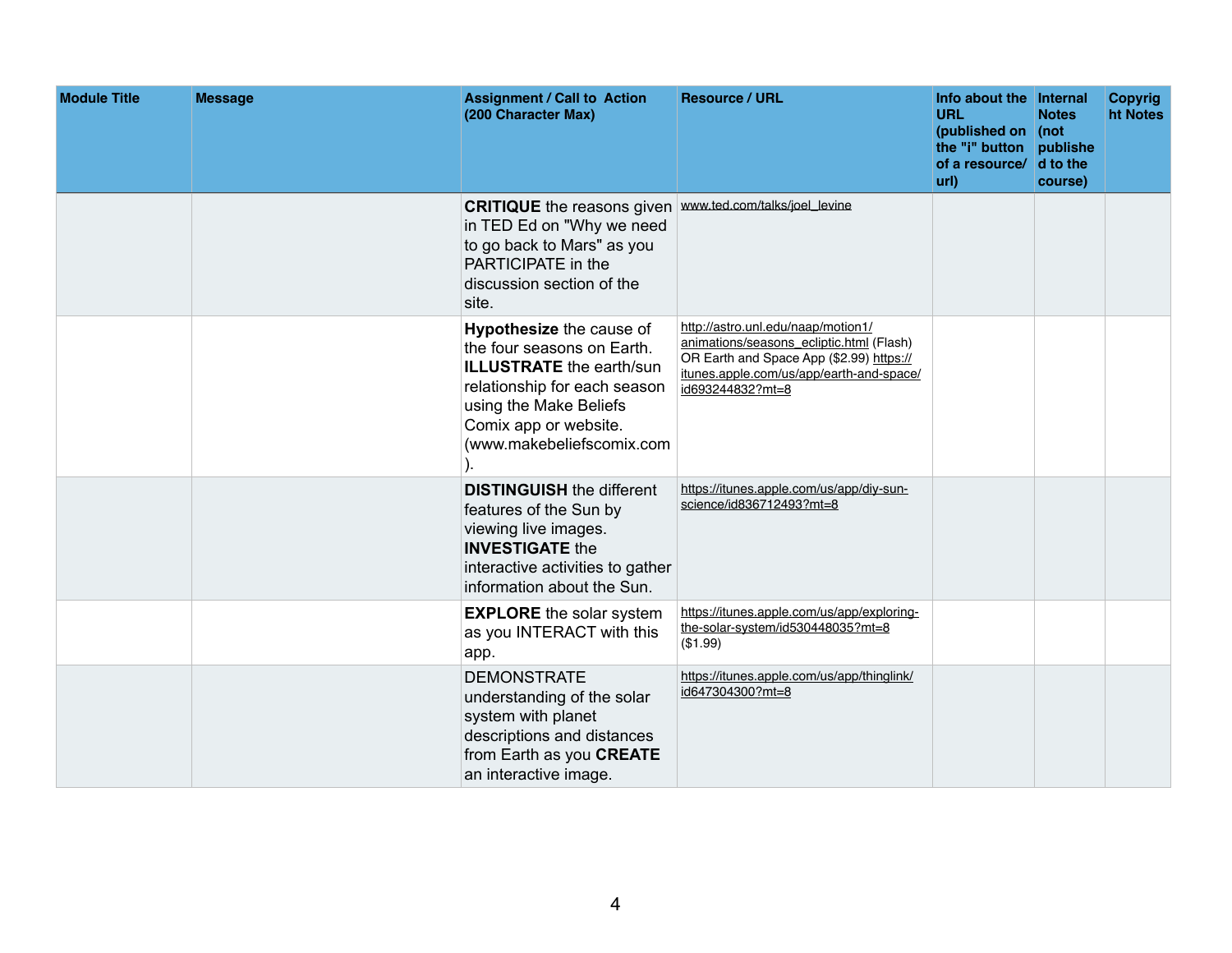| <b>Module Title</b> | <b>Message</b> | <b>Assignment / Call to Action</b><br>(200 Character Max)                                                              | <b>Resource / URL</b>                                                                              | Info about the Internal<br><b>URL</b><br>(published on (not<br>the "i" button publishe<br>of a resource/ d to the<br>url) | <b>Notes</b><br>course) | <b>Copyrig</b><br>ht Notes |
|---------------------|----------------|------------------------------------------------------------------------------------------------------------------------|----------------------------------------------------------------------------------------------------|---------------------------------------------------------------------------------------------------------------------------|-------------------------|----------------------------|
|                     |                | the moon as yo WATCH The<br>Moon video. ASSESS your<br>knowledge as you<br>COMPLETE the moon match<br>quiz.            | LEARN about the phases of http://teachers.henrico.k12.va.us/staffdev/<br>clough_d/Moon/Phases.html |                                                                                                                           |                         |                            |
|                     |                | LEARN about gravity as you<br><b>WATCH</b> a video.                                                                    | https://youtu.be/p_o4aY7xkXg                                                                       |                                                                                                                           |                         |                            |
|                     |                | <b>IDENTIFY</b> how stars are<br>classified on the Hertzprung<br>& Russell Diagram as you<br><b>ANALYZE this site.</b> | http://www.spacetelescope.org/videos/<br>heic1017b/                                                |                                                                                                                           |                         |                            |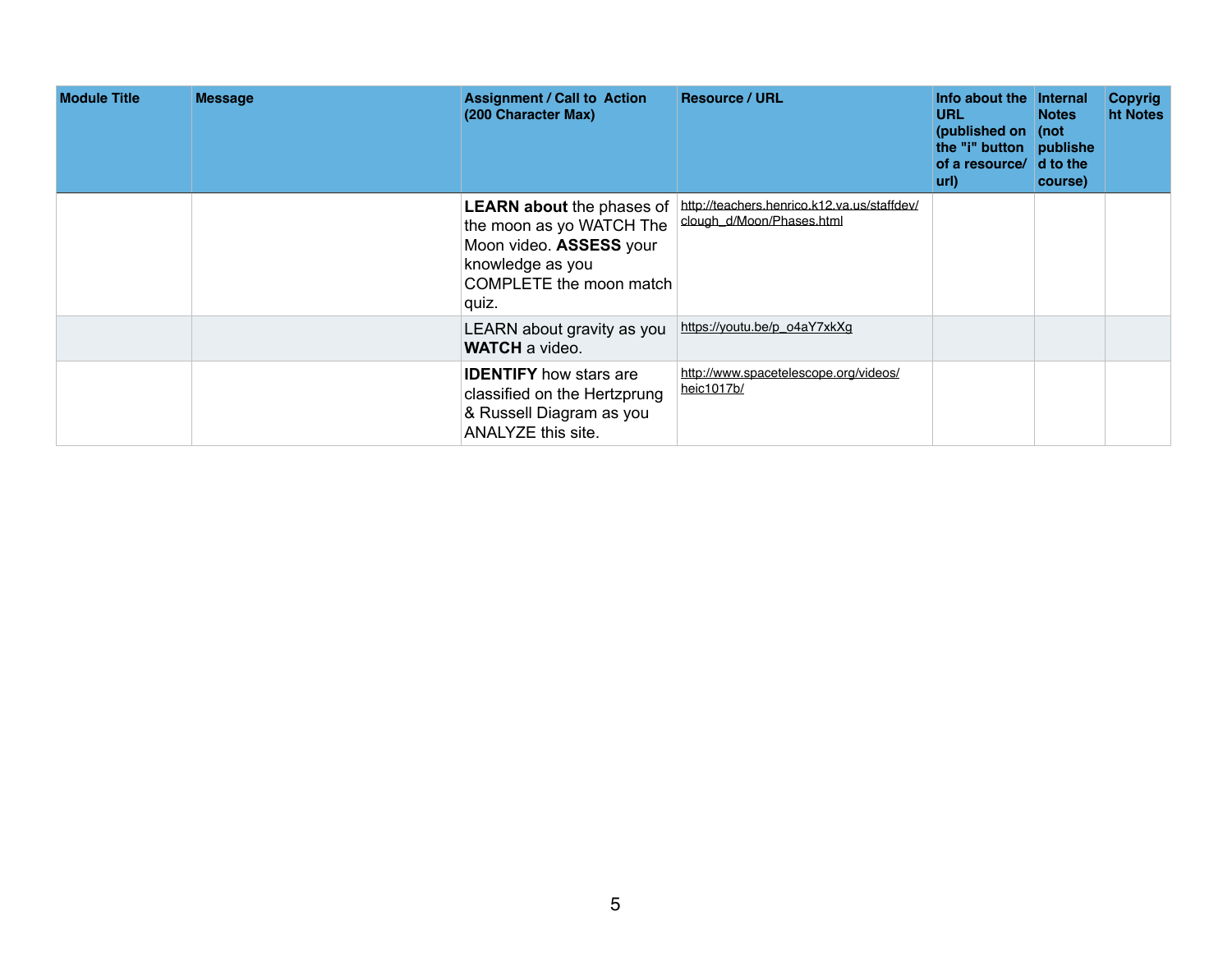MS Earth & Space Science

| <b>Module Title</b>                                      | <b>Message</b>                                                                                                                                                                                                                                                                                                                                                                                                                                                                                                                                      | <b>Assignment / Call to Action (200 Character)</b><br>Max)                                                                                                                             | <b>Resource / URL</b>                                                                                                                                                                                                          | Info about<br>the URL<br>(published on published<br>the "i" button to the<br>of a resource/ course)<br>url) | <b>Internal</b><br><b>Notes (not</b> | Copyright<br><b>Notes</b> |
|----------------------------------------------------------|-----------------------------------------------------------------------------------------------------------------------------------------------------------------------------------------------------------------------------------------------------------------------------------------------------------------------------------------------------------------------------------------------------------------------------------------------------------------------------------------------------------------------------------------------------|----------------------------------------------------------------------------------------------------------------------------------------------------------------------------------------|--------------------------------------------------------------------------------------------------------------------------------------------------------------------------------------------------------------------------------|-------------------------------------------------------------------------------------------------------------|--------------------------------------|---------------------------|
| Module II: Earth's<br>Structure, Processes and<br>Cycles | changing the Earth surface.                                                                                                                                                                                                                                                                                                                                                                                                                                                                                                                         |                                                                                                                                                                                        | This module will focus on the Earth being composed of a variety of different materials, which are a complex and dynamic set of interconnected systems (e.g. geosphere, hydrosphere, atmosphere, biosphere) that are constantly |                                                                                                             |                                      |                           |
|                                                          | Students will focus on the following essential questions:<br>How and why is Earth constantly changing?<br>What type of materials make-up the Earth surface and how are they formed?<br>What evidence supports the theories that the Earth has evolved over geologic time?                                                                                                                                                                                                                                                                           |                                                                                                                                                                                        |                                                                                                                                                                                                                                |                                                                                                             |                                      |                           |
| Earth Features and the<br>Processes that Change It       | In this lesson, you will explore that plate movements are<br>responsible for most continental and ocean floor features<br>and for the distribution of most rocks and minerals within<br>Earth's crust. Maps of ancient land and water patterns,<br>based on investigations of rocks and fossils, make clear<br>how Earth's plates have moved great distances, collided,<br>and spread apart.<br>3.3.7.A1,<br>3.3.6.A3,<br>3.3.7.A3<br>3.3.7.A6                                                                                                      | <b>INVESTIGATE</b> how plates move on the surface of the<br>Earth as you ENGAGE in this app.                                                                                           | https://itunes.apple.com/us/app/earthviewer/id590208430?mt=8                                                                                                                                                                   |                                                                                                             |                                      |                           |
|                                                          |                                                                                                                                                                                                                                                                                                                                                                                                                                                                                                                                                     | <b>RECOGNIZE</b> important factors regarding the theory of www.bozemanscience.com/plate-tectonics<br>plate tectonics as you WATCH this video.                                          |                                                                                                                                                                                                                                |                                                                                                             |                                      |                           |
|                                                          |                                                                                                                                                                                                                                                                                                                                                                                                                                                                                                                                                     | <b>IDENTIFY</b> parts of the Earth's interior as you WATCH<br>the video, "Earth's Not-So-Juicy Center."                                                                                | www.youtube.com/watch?v=YHqlzCBpu Q                                                                                                                                                                                            |                                                                                                             |                                      |                           |
|                                                          |                                                                                                                                                                                                                                                                                                                                                                                                                                                                                                                                                     | <b>INVESTIGATE</b> how plate tectonics shape the earth's<br>surface as you ENGAGE in this app.                                                                                         | https://itunes.apple.com/us/app/earthviewer/id590208430?mt=8                                                                                                                                                                   |                                                                                                             |                                      |                           |
|                                                          |                                                                                                                                                                                                                                                                                                                                                                                                                                                                                                                                                     | <b>MONITOR</b> earthquake activity around the world and<br><b>IDENTIFY the plates located nearby as you</b><br><b>INTERACT</b> with this app.                                          | https://itunes.apple.com/us/app/iquakelite/id364895287?mt=8                                                                                                                                                                    |                                                                                                             |                                      |                           |
|                                                          |                                                                                                                                                                                                                                                                                                                                                                                                                                                                                                                                                     | <b>DESCRIBE</b> the different types of plate boundaries and<br><b>ARTICULATE</b> their movements as you EXPLORE this<br>app.                                                           | https://itunes.apple.com/us/app/showme-interactive-whiteboard/<br>id445066279?mt=8                                                                                                                                             |                                                                                                             |                                      |                           |
|                                                          |                                                                                                                                                                                                                                                                                                                                                                                                                                                                                                                                                     | <b>DEFINE</b> what pseudoscience is as you <b>READ</b> "When<br>Continental Drift was considered Pseudoscience."                                                                       | www.smithsonianmag.com/science-nature/when-continential-<br>drift-was-considered-pseudoscience-90353214/?page=1                                                                                                                |                                                                                                             |                                      |                           |
|                                                          |                                                                                                                                                                                                                                                                                                                                                                                                                                                                                                                                                     | DEMONSTRATE understanding of plate boundaries as<br>you SCREENSHOT an image from google earth app<br>and DRAW the plate boundaries and their movements<br>on a blank map of the Earth. | https://itunes.apple.com/us/app/showme-interactive-whiteboard/<br>id445066279?mt=8                                                                                                                                             |                                                                                                             |                                      |                           |
|                                                          |                                                                                                                                                                                                                                                                                                                                                                                                                                                                                                                                                     | <b>INVESTIGATE</b> how plates move on the surface of the<br>Earth as you ENGAGE in this app.                                                                                           | https://itunes.apple.com/us/app/inkflow-visual-notebook/<br>id519524685?mt=8                                                                                                                                                   |                                                                                                             |                                      |                           |
|                                                          |                                                                                                                                                                                                                                                                                                                                                                                                                                                                                                                                                     | <b>LEARN</b> about the theory of plate tectonics as you<br><b>READ</b> CK-12 Earth Science for Middle School, Chapter                                                                  | https://itunes.apple.com/us/book/ck-12-earth-science-for-<br>middle/id503172457?mt=11                                                                                                                                          | https://<br>itunes.apple.co<br>m/us/app/ck-12-<br>studynow!/<br>id611509018?<br>$mt=8$                      |                                      |                           |
|                                                          |                                                                                                                                                                                                                                                                                                                                                                                                                                                                                                                                                     | you <b>CREATE</b> a presentation using.                                                                                                                                                | Summarize the current theories about plate tectonics as https://itunes.apple.com/us/app/keynote/id361285480?mt=8                                                                                                               |                                                                                                             |                                      |                           |
|                                                          |                                                                                                                                                                                                                                                                                                                                                                                                                                                                                                                                                     |                                                                                                                                                                                        |                                                                                                                                                                                                                                |                                                                                                             |                                      |                           |
| Earth Materials and<br>Systems                           | In this lesson, you will explore that all Earth processes are CATEGORIZE the four Earth systems as you WATCH a www.youtube.com/watch?v=CmbXcNh4FcM<br>the result of energy flowing and matter cycling within and<br>among the Earth's systems. This energy is derived from<br>the sun and Earth's hot interior. The energy that flows and<br>matter that cycles produce chemical and physical<br>changes in Earth's materials and living organisms. These<br>interactions have shaped Earth's history and will<br>determine its future.<br>3.3.8.A1 | video about the each system.                                                                                                                                                           |                                                                                                                                                                                                                                |                                                                                                             |                                      |                           |
|                                                          |                                                                                                                                                                                                                                                                                                                                                                                                                                                                                                                                                     | SHOW Earth's systems and how they interact with one<br>another as you <b>ILLUSTRATE</b> the four systems in a<br>comic strip.                                                          | MakeBeliefsComix app OR www.make beliefscomix.com                                                                                                                                                                              |                                                                                                             |                                      |                           |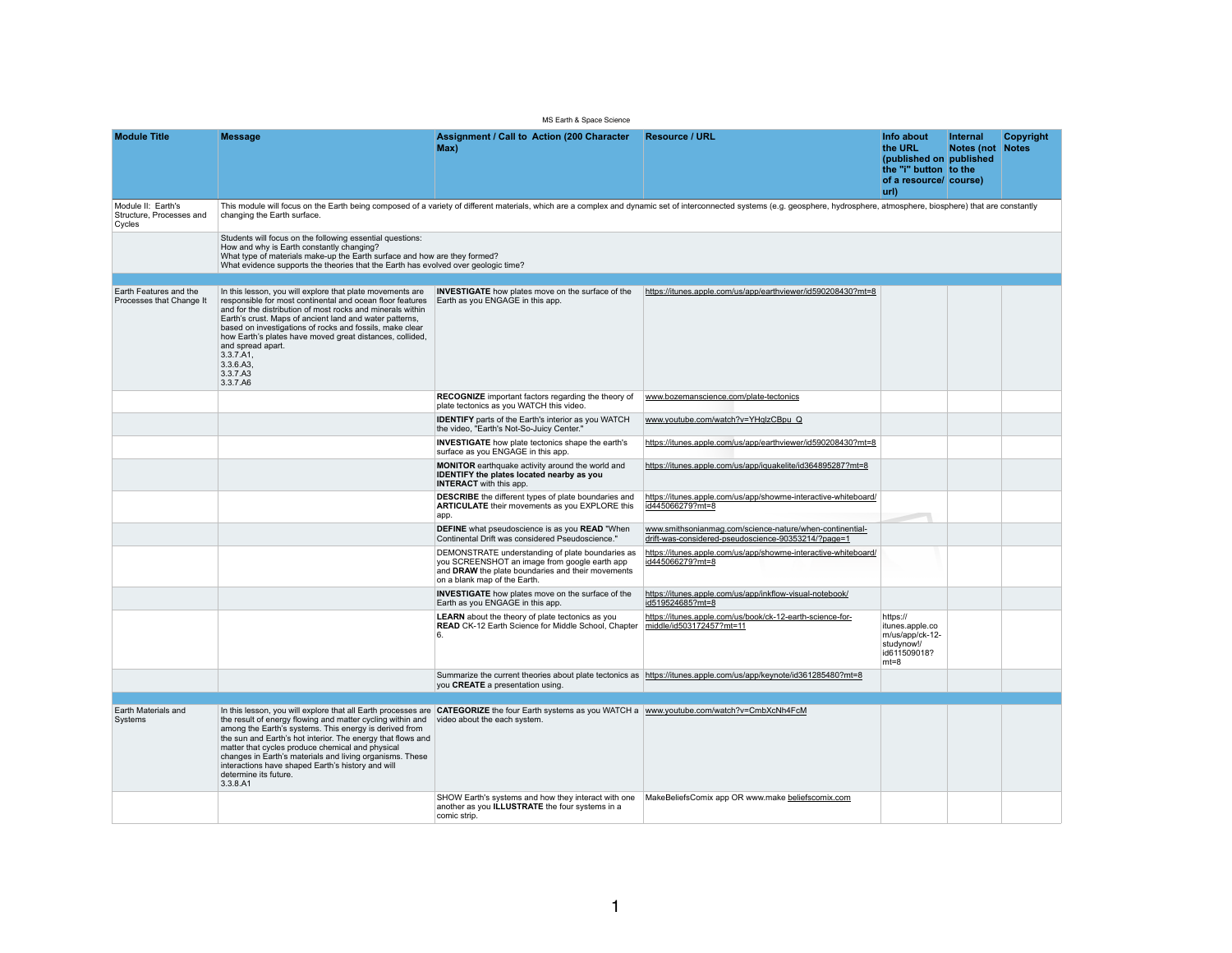| <b>Module Title</b>         | <b>Message</b>                                                                                                                                                                                                                                                                                                                                                                                                                                                                                                                                                                                                           | <b>Assignment / Call to Action (200 Character)</b><br>Max)                                                                                                                                                                     | <b>Resource / URL</b>                                                                                                                                      | Info about<br>the URL<br>(published on published<br>the "i" button to the<br>of a resource/ course)<br>url) | Internal<br><b>Notes (not</b> | <b>Copyright</b><br>Notes |
|-----------------------------|--------------------------------------------------------------------------------------------------------------------------------------------------------------------------------------------------------------------------------------------------------------------------------------------------------------------------------------------------------------------------------------------------------------------------------------------------------------------------------------------------------------------------------------------------------------------------------------------------------------------------|--------------------------------------------------------------------------------------------------------------------------------------------------------------------------------------------------------------------------------|------------------------------------------------------------------------------------------------------------------------------------------------------------|-------------------------------------------------------------------------------------------------------------|-------------------------------|---------------------------|
|                             |                                                                                                                                                                                                                                                                                                                                                                                                                                                                                                                                                                                                                          | <b>REVIEW</b> the Earth's systems as you <b>EXPLORE</b> this<br>site.                                                                                                                                                          | http://esw.climate.nasa.gov/2014/09/earth-system/                                                                                                          |                                                                                                             |                               |                           |
|                             |                                                                                                                                                                                                                                                                                                                                                                                                                                                                                                                                                                                                                          | <b>DEPICT</b> your understanding of Earth's systems as you<br><b>CREATE</b> an infographic.                                                                                                                                    | http://piktochart.com/                                                                                                                                     |                                                                                                             |                               |                           |
|                             |                                                                                                                                                                                                                                                                                                                                                                                                                                                                                                                                                                                                                          | <b>MODEL</b> your understanding radiation, conduction, or<br>convection as you DESIGN an animation that model<br>them.                                                                                                         | ShowMe App; Educreations App; Explain Everything App                                                                                                       |                                                                                                             |                               |                           |
|                             |                                                                                                                                                                                                                                                                                                                                                                                                                                                                                                                                                                                                                          | MODEL your understanding of radiation, conduction, or<br>convection as you CREATE a tutorial from your<br>animation demonstrating radiation, conduction, and<br>convection.                                                    | https://itunes.apple.com/us/app/storehouse-visual-storytelling/<br>id791297521?mt=8                                                                        |                                                                                                             |                               |                           |
|                             |                                                                                                                                                                                                                                                                                                                                                                                                                                                                                                                                                                                                                          | <b>DEMONSTRATE</b> the interactions between each of the<br>Earth's systems by <b>CONSTRUCTING</b> a flowchart<br>modeling the systems.                                                                                         | https://itunes.apple.com/us/app/pureflow/id600955222?mt=8                                                                                                  |                                                                                                             |                               |                           |
|                             |                                                                                                                                                                                                                                                                                                                                                                                                                                                                                                                                                                                                                          | LEARN about erosion as you WATCH this video from Bill Nye.                                                                                                                                                                     | https://youtu.be/H0Wgrhe9n4A                                                                                                                               |                                                                                                             |                               |                           |
|                             |                                                                                                                                                                                                                                                                                                                                                                                                                                                                                                                                                                                                                          | <b>DEMONSTRATE</b> your knowledge of how weathering<br>and erosion shapes the land as you COMPLETE this<br>activity.                                                                                                           | http://www.kineticcity.com/mindgames/warper/                                                                                                               |                                                                                                             |                               |                           |
|                             |                                                                                                                                                                                                                                                                                                                                                                                                                                                                                                                                                                                                                          | <b>EXPLORE</b> the rock cycle through as you INTERACT with the story about<br>rocks.                                                                                                                                           | https://itunes.apple.com/us/app/the-rock-cycle/id471106554?<br>$mt = 8$                                                                                    |                                                                                                             |                               |                           |
|                             |                                                                                                                                                                                                                                                                                                                                                                                                                                                                                                                                                                                                                          |                                                                                                                                                                                                                                |                                                                                                                                                            |                                                                                                             |                               |                           |
| The History of Planet Earth | In this lesson, you will explore historical geological events include the<br>formation of mountain chains and ocean basins, volcanic eruptions, periods of<br>massive glaciation, and development of watersheds and rivers. Analyses of<br>rock strata and the fossil record provide evidence of Earth's evolution.                                                                                                                                                                                                                                                                                                      | <b>OBSERVE</b> the movement of Earth's plates through<br>different eras of geological time as you ENGAGE in<br>this app.                                                                                                       | https://itunes.apple.com/us/app/earthviewer/id590208430?<br>mt=8 and https://www.dropbox.com/s/6pb2x7kk8v78hxz/<br>Earth%20Plate%20Sketch%20Sheet.pdf?dl=0 |                                                                                                             |                               |                           |
|                             |                                                                                                                                                                                                                                                                                                                                                                                                                                                                                                                                                                                                                          | SKETCH the location of the continents for four<br>different times.                                                                                                                                                             |                                                                                                                                                            |                                                                                                             |                               |                           |
|                             |                                                                                                                                                                                                                                                                                                                                                                                                                                                                                                                                                                                                                          | REVIEW a video on Earth's origins ASSESSING your   https://www.youtube.com/watch?v=8qnnoePeHlk<br>preconceptions.                                                                                                              |                                                                                                                                                            |                                                                                                             |                               |                           |
|                             |                                                                                                                                                                                                                                                                                                                                                                                                                                                                                                                                                                                                                          | <b>APPLY</b> scientific reasoning and evidence from<br>ancient Earth materials, meteorites, and other<br>planetary surfaces to <b>CONSTRUCT</b> a spreadhsheet<br>of organized data of Earth's formation and early<br>history. | www.bighistoryproject.com/pages/syllabus                                                                                                                   |                                                                                                             |                               |                           |
|                             |                                                                                                                                                                                                                                                                                                                                                                                                                                                                                                                                                                                                                          | <b>WATCH</b> the timemapper tutorial and <b>CREATE</b> a<br>timeline of geologic history highlighting change over<br>time of one specific region of Earth.                                                                     | Prezi app; http://timemapper.okfnlabs.org/                                                                                                                 |                                                                                                             |                               |                           |
| <b>Biogeology</b>           | IN this lesson, you will explore how evolution is shaped by<br>Earth's varying geological conditions. Sudden changes in<br>conditions (e.g., meteor impacts, major volcanic<br>eruptions) have caused mass extinctions, but these<br>changes, as well as more gradual ones, have ultimately<br>allowed other life forms to flourish. The evolution and<br>proliferation of living things over geological time have in<br>turn changed the rates of weathering and erosion of land<br>surfaces, altered the composition of Earth's soils and<br>atmosphere, and affected the distribution of water in the<br>hydrosphere. | <b>ESTABLISH</b> four types of events/extinctions that<br>shaped Earth's varying geological conditions.<br><b>ORGANIZE</b> a specific event for each type, along with<br>the era, period and time it occured.                  | https://itunes.apple.com/us/app/earthviewer/id590208430?mt=8                                                                                               |                                                                                                             |                               |                           |
|                             |                                                                                                                                                                                                                                                                                                                                                                                                                                                                                                                                                                                                                          | DOCUMENT the effects of a specific event altering the<br>Earth's geological conditions as you GENERATE an<br><i>iMovie</i> trailer                                                                                             | https://itunes.apple.com/us/app/imovie/id377298193?mt=8                                                                                                    |                                                                                                             |                               |                           |
|                             |                                                                                                                                                                                                                                                                                                                                                                                                                                                                                                                                                                                                                          | LEARN about Louisiana land loss as you WATCH<br>"What if your home was slipping into the Ocean?"                                                                                                                               | https://www.youtube.com/watch?v=ZlpyxJY2Cd8                                                                                                                |                                                                                                             |                               |                           |
|                             |                                                                                                                                                                                                                                                                                                                                                                                                                                                                                                                                                                                                                          | <b>DISCUSS</b> and <b>SUMMARIZE</b> how erosion is affecting<br>beaches across the globe as you WATCH this video.                                                                                                              | https://www.youtube.com/watch?v=zQhrgqaQiwQ                                                                                                                |                                                                                                             |                               |                           |
|                             |                                                                                                                                                                                                                                                                                                                                                                                                                                                                                                                                                                                                                          | <b>DEMONSTRATE UNDERSTANDING</b> of the geological<br>eras of the Earth reflecting key events of evolution and<br>surface changes from each era by CREATING a Prezi<br>that zooms out through each era.                        | Prezi app; http://prezi.com/                                                                                                                               |                                                                                                             |                               |                           |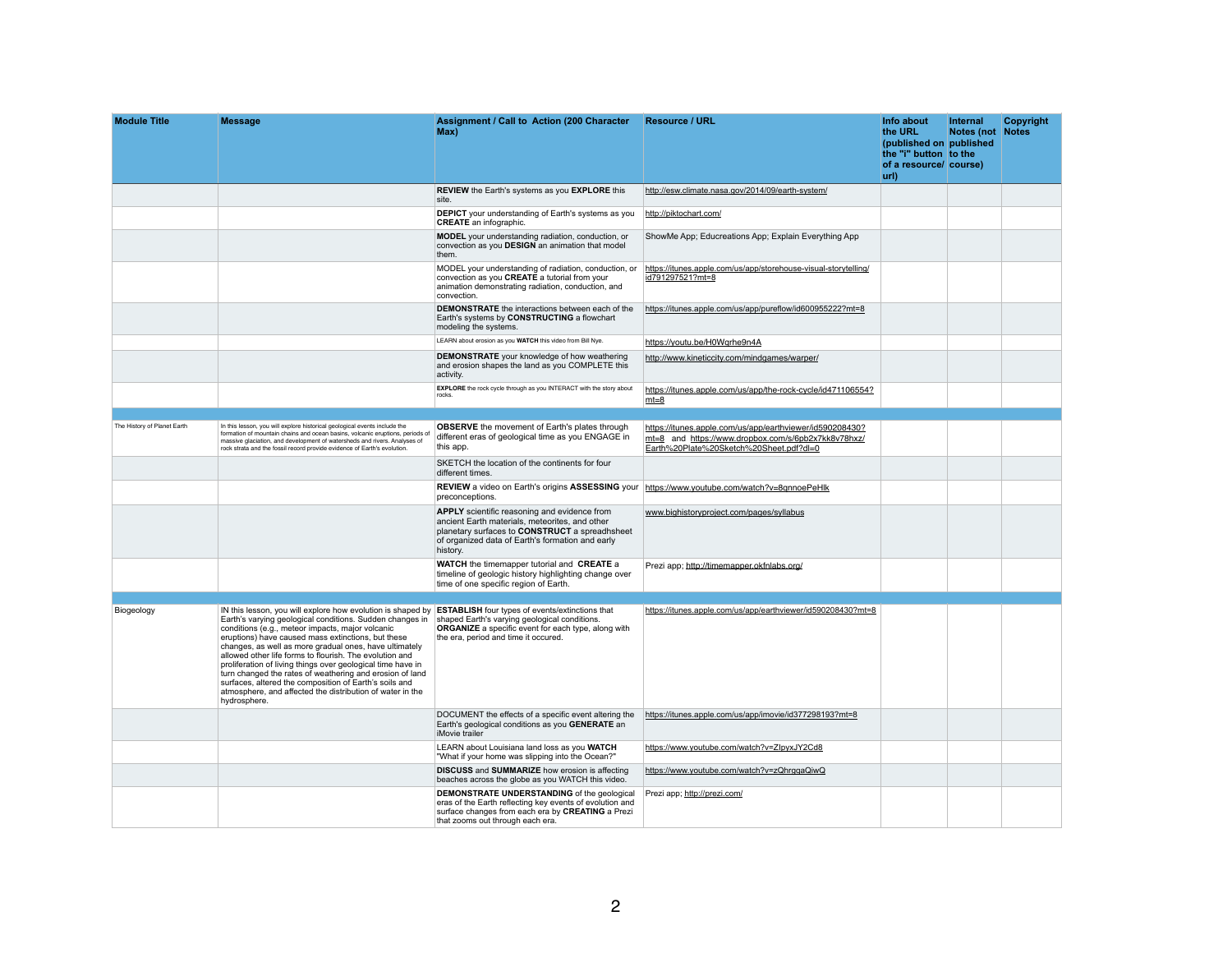| <b>Module Title</b> | <b>Message</b> | <b>Assignment / Call to Action (200 Character</b><br>Max) | <b>Resource / URL</b> | Info about<br>the URL<br>(published on published<br>the "i" button to the<br>of a resource/ course)<br>url) | Internal<br>Notes (not Notes | <b>Copyright</b> |
|---------------------|----------------|-----------------------------------------------------------|-----------------------|-------------------------------------------------------------------------------------------------------------|------------------------------|------------------|
|                     |                |                                                           |                       |                                                                                                             |                              |                  |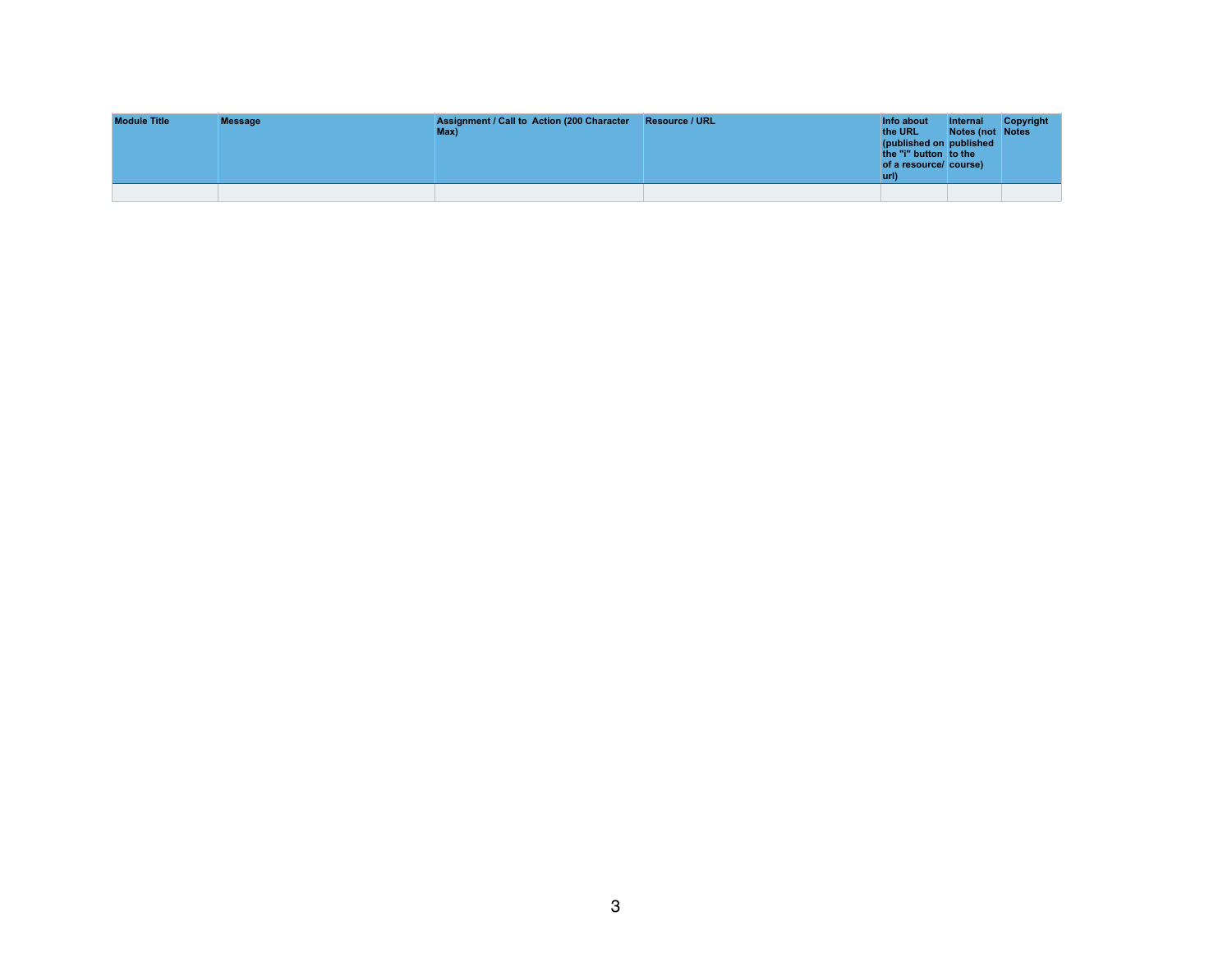$MS$  Earth  $\&$  Space

|                                         | <b>INIS EARTH &amp; SPACE SCIENCE</b>                                                                                                                                                                                                                                                                                                                                                                                                                                                                                   |                                                                                                                                               |                                                                                                                                                                                                                                                                                                                                                              |                                                                                       |                                                                     |                                  |  |
|-----------------------------------------|-------------------------------------------------------------------------------------------------------------------------------------------------------------------------------------------------------------------------------------------------------------------------------------------------------------------------------------------------------------------------------------------------------------------------------------------------------------------------------------------------------------------------|-----------------------------------------------------------------------------------------------------------------------------------------------|--------------------------------------------------------------------------------------------------------------------------------------------------------------------------------------------------------------------------------------------------------------------------------------------------------------------------------------------------------------|---------------------------------------------------------------------------------------|---------------------------------------------------------------------|----------------------------------|--|
| <b>Module Title</b>                     | <b>Message</b>                                                                                                                                                                                                                                                                                                                                                                                                                                                                                                          | <b>Assignment / Call to</b><br><b>Action (200 Character Max)</b>                                                                              | <b>Resource / URL</b>                                                                                                                                                                                                                                                                                                                                        | Info about<br>the URL<br>(published<br>on the "i"<br>button of a<br>resource/<br>url) | <b>Internal</b><br><b>Notes (not</b><br>published to<br>the course) | <b>Copyright</b><br><b>Notes</b> |  |
| Module III: Earth<br>and Human Activity | This module will focus on the big ideas of earth and space science:                                                                                                                                                                                                                                                                                                                                                                                                                                                     |                                                                                                                                               | The universe is composed of a variety of different objects, which are organized inot systems, each of which develops according to accepted physical processes and laws.<br>Earth is a complex and dynamic set of interconnected systems (e.g. geosphere, hydrosphere, atmosphere, biosphere) that interact over a wide range of temporal and spatial scales. |                                                                                       |                                                                     |                                  |  |
|                                         | Students will focus on the following essential questions:<br>What is the Universe and what is Earth's place in it?<br>How and why is Earth constantly changing?<br>How do Earth's processes and human activities affect each other?                                                                                                                                                                                                                                                                                     |                                                                                                                                               |                                                                                                                                                                                                                                                                                                                                                              |                                                                                       |                                                                     |                                  |  |
| <b>Natural Resources</b>                | In this lesson, you will explore how humans depend on<br>Earth's land, ocean, atmosphere, and biosphere for many<br>different resources. Minerals, fresh water, and biosphere<br>resources are limited, and many are not renewable or<br>replaceable over human lifetimes. These resources are<br>distributed unevenly around the planet as a result of past<br>geological processes (link to ESS2.B). Renewable energy<br>resources, and the technologies to exploit them, are being<br>rapidly developed.<br>3.3.8.A2 | <b>INVESTIGATE</b> possible<br>complications of sharing<br>resources by playing the<br>"Resources for the World"<br>game.                     | https://www.dropbox.com/s/44f48clgl3by72z/Resources%20for<br>%20the%20World%20Lesson.pdf?dl=0                                                                                                                                                                                                                                                                | This is a<br>simple game<br>that requires<br>some<br>materials.                       |                                                                     |                                  |  |
|                                         |                                                                                                                                                                                                                                                                                                                                                                                                                                                                                                                         | <b>CATEGORIZE</b> the energy<br>types found in your immediate<br>environment by completing<br>"Activity 1 Energy<br>Detective." (pages 13-18) | www.nrel.gov/docs/gen/fy01/30927.pdf                                                                                                                                                                                                                                                                                                                         |                                                                                       |                                                                     |                                  |  |
|                                         |                                                                                                                                                                                                                                                                                                                                                                                                                                                                                                                         | <b>ASSESS</b> the need for nuclear<br>energy by watching the TED<br>video, "Does the world need<br>nuclear energy?"                           | www.ted.com/talks/<br>debate does the world need nuclear energy                                                                                                                                                                                                                                                                                              |                                                                                       |                                                                     |                                  |  |
|                                         |                                                                                                                                                                                                                                                                                                                                                                                                                                                                                                                         | various energy sources by<br>organizing energy sources in a<br>flowchart.                                                                     | <b>ANALYZE</b> the pros and cons of https://itunes.apple.com/us/app/idea-sketch/id367246522?mt=8                                                                                                                                                                                                                                                             |                                                                                       |                                                                     |                                  |  |
|                                         |                                                                                                                                                                                                                                                                                                                                                                                                                                                                                                                         | <b>DEBATE</b> the pros and cons of<br>using alternative energy<br>resources by recording a<br>podcast.                                        | https://itunes.apple.com/us/app/garageband/id408709785?<br>$mt=8$                                                                                                                                                                                                                                                                                            |                                                                                       |                                                                     |                                  |  |
|                                         | <b>Extension Activity:</b>                                                                                                                                                                                                                                                                                                                                                                                                                                                                                              | <b>DEVELOP</b> a campaign to<br>inform your community about<br>the benefits of various energy<br>resources.                                   |                                                                                                                                                                                                                                                                                                                                                              |                                                                                       |                                                                     |                                  |  |
|                                         |                                                                                                                                                                                                                                                                                                                                                                                                                                                                                                                         |                                                                                                                                               |                                                                                                                                                                                                                                                                                                                                                              |                                                                                       |                                                                     |                                  |  |
| <b>Natural Hazards</b>                  | In this lesson, you will explore that some natural hazards,<br>such as volcanic eruptions and severe weather, are<br>preceded by phenomena that allow for reliable predictions.<br>Others, such as earthquakes, occur suddenly and with no<br>notice; thus they are not yet predictable. However, mapping<br>the history of natural hazards in a region, combined with an<br>understanding of related geological forces can help forecast<br>the locations and likelihoods of future events.                            | <b>SUMMARIZE</b> at least five<br>different global events/hazards<br>in a slide presentation. (e.g.,<br>PowerPoint, Keynote, Prezi)           | http://www.gdacs.org/                                                                                                                                                                                                                                                                                                                                        |                                                                                       |                                                                     |                                  |  |

| Science |
|---------|
|         |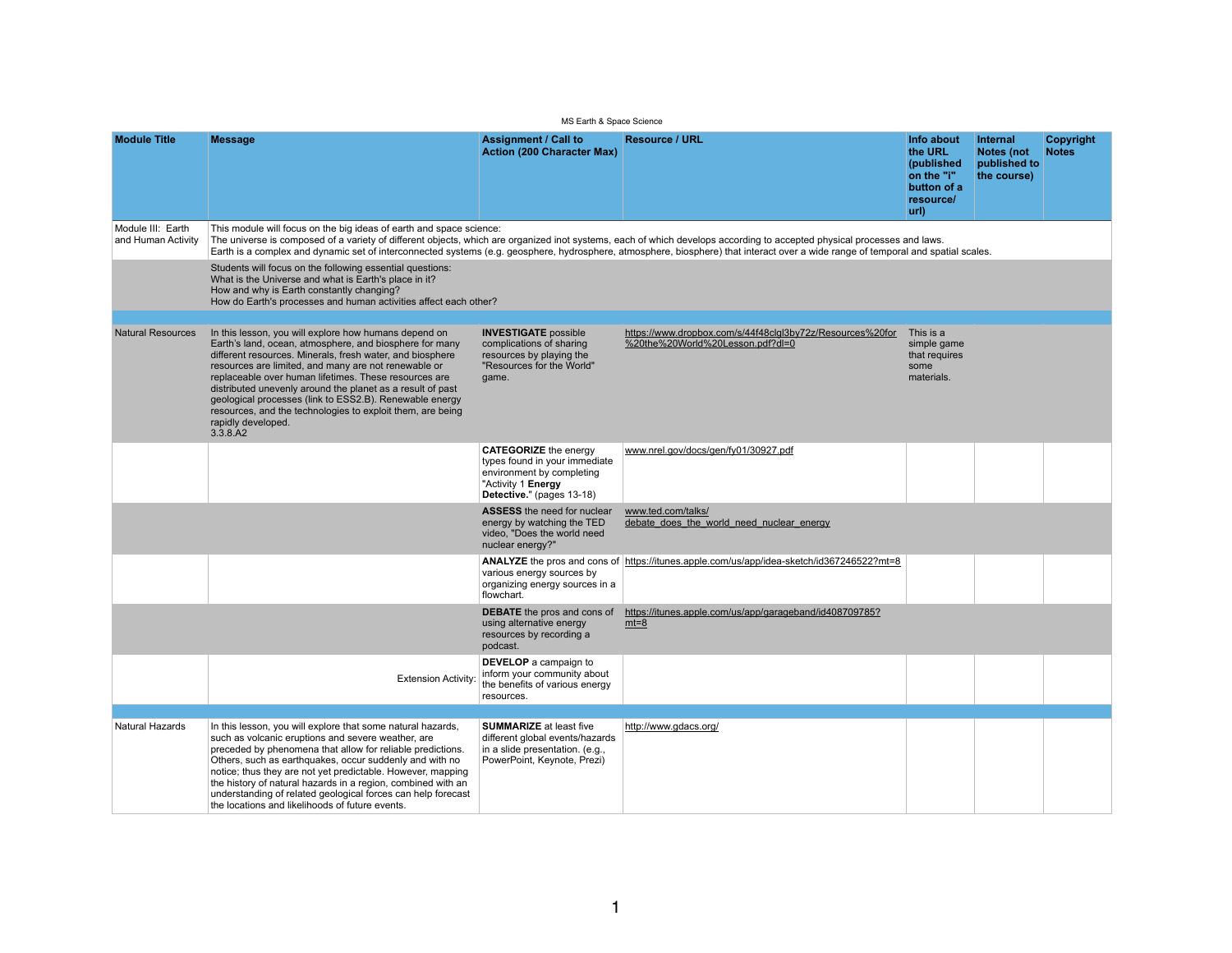| <b>Module Title</b>               | <b>Message</b>                                                                                                                                                                                                                                                                                                                                                                                                                                                                                                                                                                                         | <b>Assignment / Call to</b><br><b>Action (200 Character Max)</b>                                                                                   |  |
|-----------------------------------|--------------------------------------------------------------------------------------------------------------------------------------------------------------------------------------------------------------------------------------------------------------------------------------------------------------------------------------------------------------------------------------------------------------------------------------------------------------------------------------------------------------------------------------------------------------------------------------------------------|----------------------------------------------------------------------------------------------------------------------------------------------------|--|
|                                   |                                                                                                                                                                                                                                                                                                                                                                                                                                                                                                                                                                                                        | <b>SCRUTINIZE</b> the patterns of<br>natural global cooling and<br>heating cycles.                                                                 |  |
|                                   |                                                                                                                                                                                                                                                                                                                                                                                                                                                                                                                                                                                                        | <b>EXPLORE</b> the impact of<br>climate on agriculture.                                                                                            |  |
|                                   |                                                                                                                                                                                                                                                                                                                                                                                                                                                                                                                                                                                                        | <b>CONSIDER</b> the tornado survival<br>tips from the American Red<br>Cross. PREDICT how well you<br>would do in a disaster situation.             |  |
|                                   |                                                                                                                                                                                                                                                                                                                                                                                                                                                                                                                                                                                                        | <b>EXPLORE</b> the effects of<br>natural disasters on a virtual<br>city in SimCity Build It.                                                       |  |
|                                   |                                                                                                                                                                                                                                                                                                                                                                                                                                                                                                                                                                                                        | <b>INVESTIGATE</b> the effects of<br>volcanoes exploring a volcanic<br>eruption on Volcano 360 App.                                                |  |
|                                   |                                                                                                                                                                                                                                                                                                                                                                                                                                                                                                                                                                                                        | <b>CONNECT</b> the effects of<br>impactful events/hazards by<br><b>CREATING</b> a virtual tour on<br>Google Earth.                                 |  |
|                                   |                                                                                                                                                                                                                                                                                                                                                                                                                                                                                                                                                                                                        |                                                                                                                                                    |  |
| Human Impacts on<br>Earth Systems | In this lesson, you will explore how human activities have<br>significantly altered the biosphere, sometimes damaging or<br>destroying natural habitats and causing the extinction of<br>many other species. But changes to Earth's environments<br>can have different impacts (negative and positive) for<br>different living things. Typically, as human populations and<br>per capita consumption of natural resources increase, so do<br>the negative impacts on Earth unless the activities and<br>technologies involved are engineered otherwise.<br>3.3.6.A2,<br>3.3.7.A2<br>4.5.6.A<br>4.5.7.A | <b>FORMULATE</b> an opinion on<br>population growth after<br><b>ANALYZING the population</b><br>video.                                             |  |
|                                   |                                                                                                                                                                                                                                                                                                                                                                                                                                                                                                                                                                                                        | <b>IDENTIFY</b> reasons food<br>production may not be<br>reasonable by 2050 by<br><b>LISTENING</b> to a podcast (5:38)<br>$-10:15$ ).              |  |
|                                   |                                                                                                                                                                                                                                                                                                                                                                                                                                                                                                                                                                                                        | <b>DETERMINE</b> your impact on<br>the environment by<br><b>CALCULATING</b> your individual<br>carbon footprint.                                   |  |
|                                   |                                                                                                                                                                                                                                                                                                                                                                                                                                                                                                                                                                                                        | <b>DEMONSTRATE</b> positive and<br>negative impacts of human<br>activity on the Earth by<br><b>DESIGNING</b> a series of<br>informational posters. |  |
|                                   | <b>Extension Activity:</b>                                                                                                                                                                                                                                                                                                                                                                                                                                                                                                                                                                             | <b>DESIGN</b> an atmosphere to see<br>if it would support life.                                                                                    |  |

| <b>Resource / URL</b>                                                                            | Info about<br>the URL<br>(published<br>on the "i"<br>button of a<br>resource/<br>url) | <b>Internal</b><br><b>Notes (not</b><br>published to<br>the course) | <b>Copyright</b><br><b>Notes</b> |
|--------------------------------------------------------------------------------------------------|---------------------------------------------------------------------------------------|---------------------------------------------------------------------|----------------------------------|
| http://www.teachingboxes.org/seaLevel/lessons/<br>studentPage.jsp                                |                                                                                       |                                                                     |                                  |
| www.epa.gov/climatechange/impacts-adaptation/<br>agriculture.html                                |                                                                                       |                                                                     |                                  |
| http://www.redcross.org/prepare/disaster/tornado                                                 |                                                                                       |                                                                     |                                  |
| SimCity Build It app                                                                             |                                                                                       |                                                                     |                                  |
| https://itunes.apple.com/us/app/volcano-360/id651461233?<br>$mt=8$                               |                                                                                       |                                                                     |                                  |
| https://itunes.apple.com/us/app/google-earth/id293622097?<br>$mt=8$                              |                                                                                       |                                                                     |                                  |
| http://youtu.be/9_9SutNmfFk                                                                      |                                                                                       |                                                                     |                                  |
|                                                                                                  |                                                                                       |                                                                     |                                  |
| https://itunes.apple.com/us/podcast/lester-brown-sobering-<br>facts/id462415188?i=168981766&mt=2 |                                                                                       |                                                                     |                                  |
| https://itunes.apple.com/us/app/zero-carbon/id336848607?<br>$mt=8$                               |                                                                                       |                                                                     |                                  |
| iPiccy.com, bighugelabs.com, glogster, board builder                                             |                                                                                       |                                                                     |                                  |
| forces.si.edu/atmosphere/interactive/atmosphere.html (Flash)                                     |                                                                                       | flash                                                               |                                  |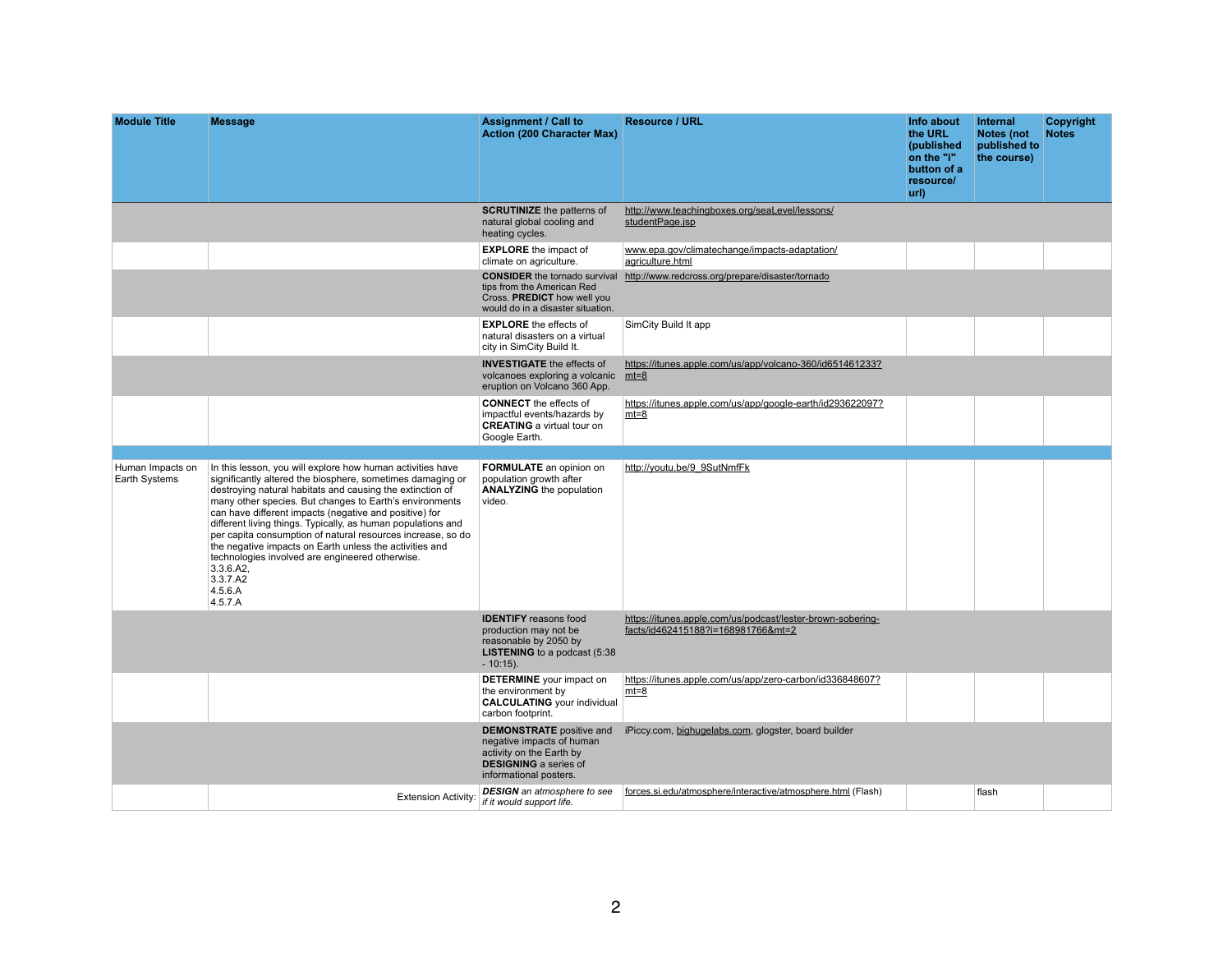Table 1

| <b>Module Title</b>                                                        | <b>Message</b>                                                                                                                                                                                                                                                                                                                                                                                                                                                                                                                                                                                                                                                                                                                                                                                                                                     | <b>Assignment / Call to Action Resource / URL</b><br>(200 Character Max)                                                                        |                                                                                                                                    | (published on the<br>"i" button of a<br>resource/url) | Info about the URL Internal Notes (not<br>published to the<br>course) | <b>Copyright</b><br><b>Notes</b> |
|----------------------------------------------------------------------------|----------------------------------------------------------------------------------------------------------------------------------------------------------------------------------------------------------------------------------------------------------------------------------------------------------------------------------------------------------------------------------------------------------------------------------------------------------------------------------------------------------------------------------------------------------------------------------------------------------------------------------------------------------------------------------------------------------------------------------------------------------------------------------------------------------------------------------------------------|-------------------------------------------------------------------------------------------------------------------------------------------------|------------------------------------------------------------------------------------------------------------------------------------|-------------------------------------------------------|-----------------------------------------------------------------------|----------------------------------|
| Module IV: The<br>Roles of Water in<br>Earth's Surface<br><b>Processes</b> | This module will focus on three big ideas of the hydrosphere. Beginning with water's unique combination of physical and chemical properties is central to Earth's dynamics. These<br>properties include water's exceptional capacity to absorb and store energy. Water has the ability to transmit sunlight; to expand upon freezing; to dissolve and transport many<br>materials; and to change phases easily. Each of these properties plays a role in how water affects other Earth systems (e.g., ice wedging in weathering rock).                                                                                                                                                                                                                                                                                                             |                                                                                                                                                 |                                                                                                                                    |                                                       |                                                                       |                                  |
|                                                                            | Students will focus on the following essential questions:<br>What is the relationship between the energy of the Sun and temperature differences among land, water, and atmosphere?<br>What is the role of the water cycle in weather?                                                                                                                                                                                                                                                                                                                                                                                                                                                                                                                                                                                                              |                                                                                                                                                 |                                                                                                                                    |                                                       |                                                                       |                                  |
| The Roles of                                                               | In this lesson, you will explore how water                                                                                                                                                                                                                                                                                                                                                                                                                                                                                                                                                                                                                                                                                                                                                                                                         | DISCOVER more about the                                                                                                                         |                                                                                                                                    |                                                       |                                                                       |                                  |
| Water in Earth's<br>Surface<br><b>Processes</b>                            | continually cycles among land, ocean, and<br>atmosphere via transpiration, evaporation,<br>condensation and crystallization, and<br>precipitation. The complex patterns of the<br>changes and the movement of water in the<br>atmosphere, determined by winds, landforms,<br>and ocean temperatures and currents, are<br>major determinants of local weather patterns.<br>Global movements of water and its changes in<br>form are propelled by sunlight and gravity.<br>Variations in density due to variations in<br>temperature and salinity drive a global pattern<br>of interconnected ocean currents. Water's<br>movements—both on the land and underground<br>-cause weathering and erosion, which change<br>the land's surface features and create<br>underground formations.<br>3.3.6.A4,<br>3.3.7.A4<br>3.3.6.A5<br>3.3.7.A5<br>3.3.7.A6 | water cycle as you ENGAGE<br>in this app.                                                                                                       |                                                                                                                                    |                                                       |                                                                       |                                  |
|                                                                            |                                                                                                                                                                                                                                                                                                                                                                                                                                                                                                                                                                                                                                                                                                                                                                                                                                                    | <b>SELECT</b> at least four key<br>points of the water cycle to<br><b>USE</b> on a flowchart of the<br>water cycle.                             | http://earthguide.ucsd.edu/earthguide/<br>diagrams/watercycle/ (FLASH) or The<br>Water Cycle app, PureFlow app, Idea<br>Sketch app |                                                       |                                                                       |                                  |
|                                                                            |                                                                                                                                                                                                                                                                                                                                                                                                                                                                                                                                                                                                                                                                                                                                                                                                                                                    | <b>THINK</b> about the scarcity of<br>fresh water in the world as<br>you WATCH this video and<br>RESPOND to the guided<br>discussion questions. | ed.ted.com/on/S0OVTWHS                                                                                                             |                                                       |                                                                       |                                  |
|                                                                            |                                                                                                                                                                                                                                                                                                                                                                                                                                                                                                                                                                                                                                                                                                                                                                                                                                                    | <b>DISCOVER</b> what causes<br>hurricanes to form. <b>CREATE</b><br>a tutorial to explain the<br>formation.                                     | https://itunes.apple.com/us/app/<br>educreations-interactive-whiteboard/<br>id478617061?mt=8                                       |                                                       |                                                                       |                                  |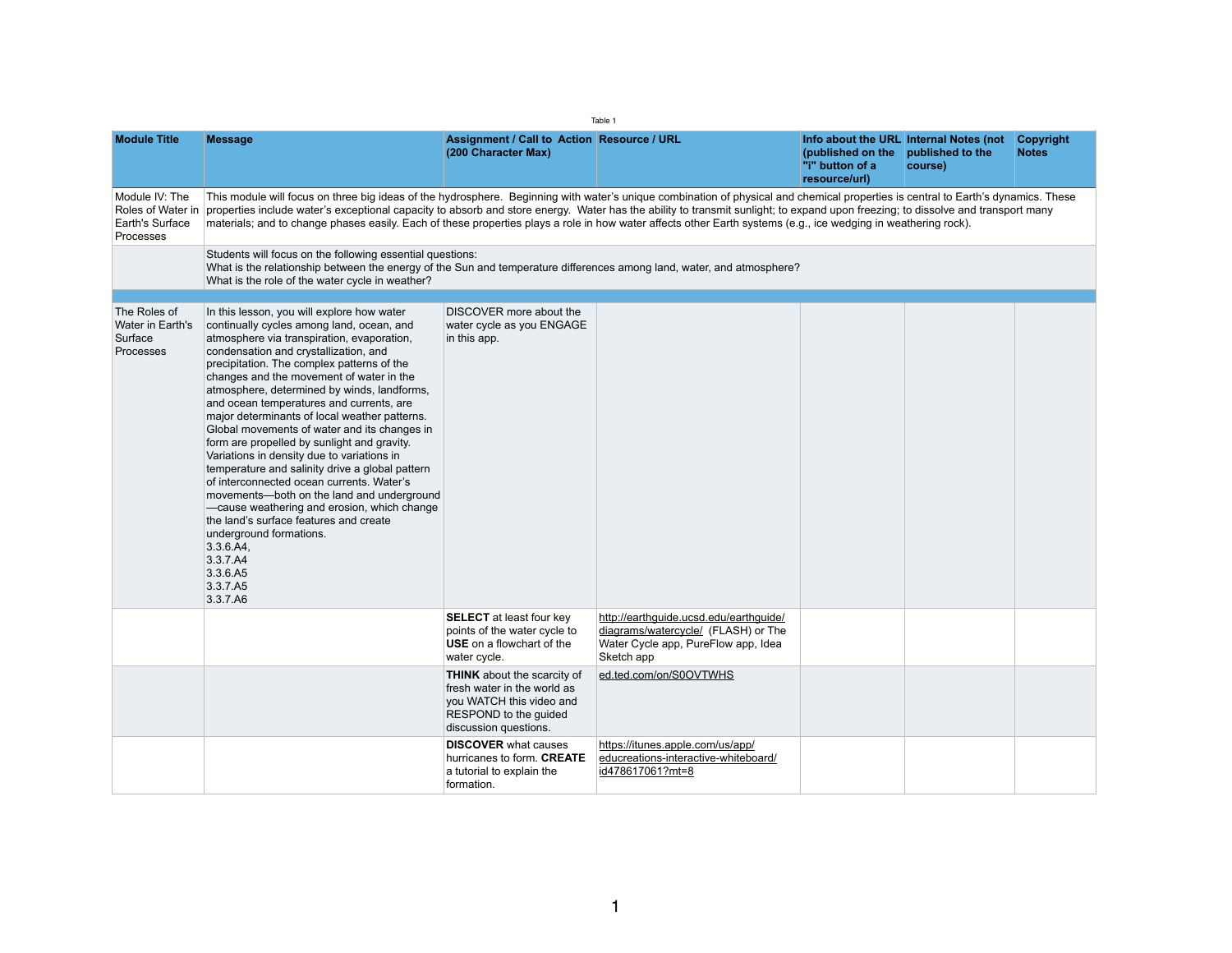| <b>Module Title</b> | <b>Message</b> | <b>Assignment / Call to Action Resource / URL</b><br>(200 Character Max)                                                                                                                                                   |                                                                                                  | (published on the published to the<br>"i" button of a<br>resource/url) | Info about the URL Internal Notes (not<br>course) | <b>Copyright</b><br><b>Notes</b> |
|---------------------|----------------|----------------------------------------------------------------------------------------------------------------------------------------------------------------------------------------------------------------------------|--------------------------------------------------------------------------------------------------|------------------------------------------------------------------------|---------------------------------------------------|----------------------------------|
|                     |                | <b>DEMONSTRATE your</b><br>understanding of groundwater diagram/id666981188?mt=8<br>and surface water as you<br><b>CREATE</b> a Venn Diagram<br>comparing them.                                                            | https://itunes.apple.com/us/app/venn-                                                            |                                                                        |                                                   |                                  |
|                     |                | SHOW your understanding of<br>groundwater and surface<br>water as you <b>DESIGN</b> a<br>labeled diagram.                                                                                                                  | https://itunes.apple.com/us/app/<br><u>thinglink/id647304300?mt=8</u>                            |                                                                        |                                                   |                                  |
|                     |                | <b>INVESTIGATE</b> these images<br>of sinkholes. DETERMINE<br>why these types of events<br>occur.                                                                                                                          | news.nationalgeographic.com/news/<br>2014/07/140724-sinkhole-pictures-<br>photos-geology-science |                                                                        |                                                   |                                  |
|                     |                | <b>LEARN about Lifestraw as</b><br>you <b>RESEARCH</b> What makes<br>this product necessary in<br>Africa but not the US.                                                                                                   | www.buylifestraw.com/the-cause                                                                   |                                                                        |                                                   |                                  |
|                     |                | <b>CREATE</b> a Public Service<br>Announcement to share the<br>goals of Life Straw with your<br>community. <b>PLAN</b> a<br>fundraiser to purchase a Life<br>Straw with which to<br>experiment.                            | https://itunes.apple.com/us/app/imovie/<br>id377298193?mt=8                                      |                                                                        |                                                   |                                  |
|                     |                | THINK about how a rain<br>barrel could be beneficial in<br>your neighborhood as you<br>WATCH this EPA video.                                                                                                               | www.youtube.com/watch?<br><u>v=rSBKqFrxoZA</u>                                                   |                                                                        |                                                   |                                  |
|                     |                | <b>DESIGN</b> a plan to share with<br>your school community about id 361285480?mt=8<br>the importance of rain barrels.<br><b>PRESENT</b> to the principal/<br>PTA to encourage the use of<br>rain barrels for your school. | https://itunes.apple.com/us/app/keynote/                                                         |                                                                        |                                                   |                                  |
|                     |                | <b>DEMONSTRATE</b> your<br>understanding about the<br>water cycle and water's role<br>on Earth as you <b>PRODUCE</b> a<br>short documentary.                                                                               | https://itunes.apple.com/us/app/imovie/<br>id377298193?mt=8                                      |                                                                        |                                                   |                                  |
|                     |                | <b>LEARN about the dynamics</b><br>of the currents that make up<br>ocean gyres as you<br><b>EXPLORE this site.</b>                                                                                                         | www.windows2universe.org/<br>teacher_resources/leaky_gyre.html                                   |                                                                        |                                                   |                                  |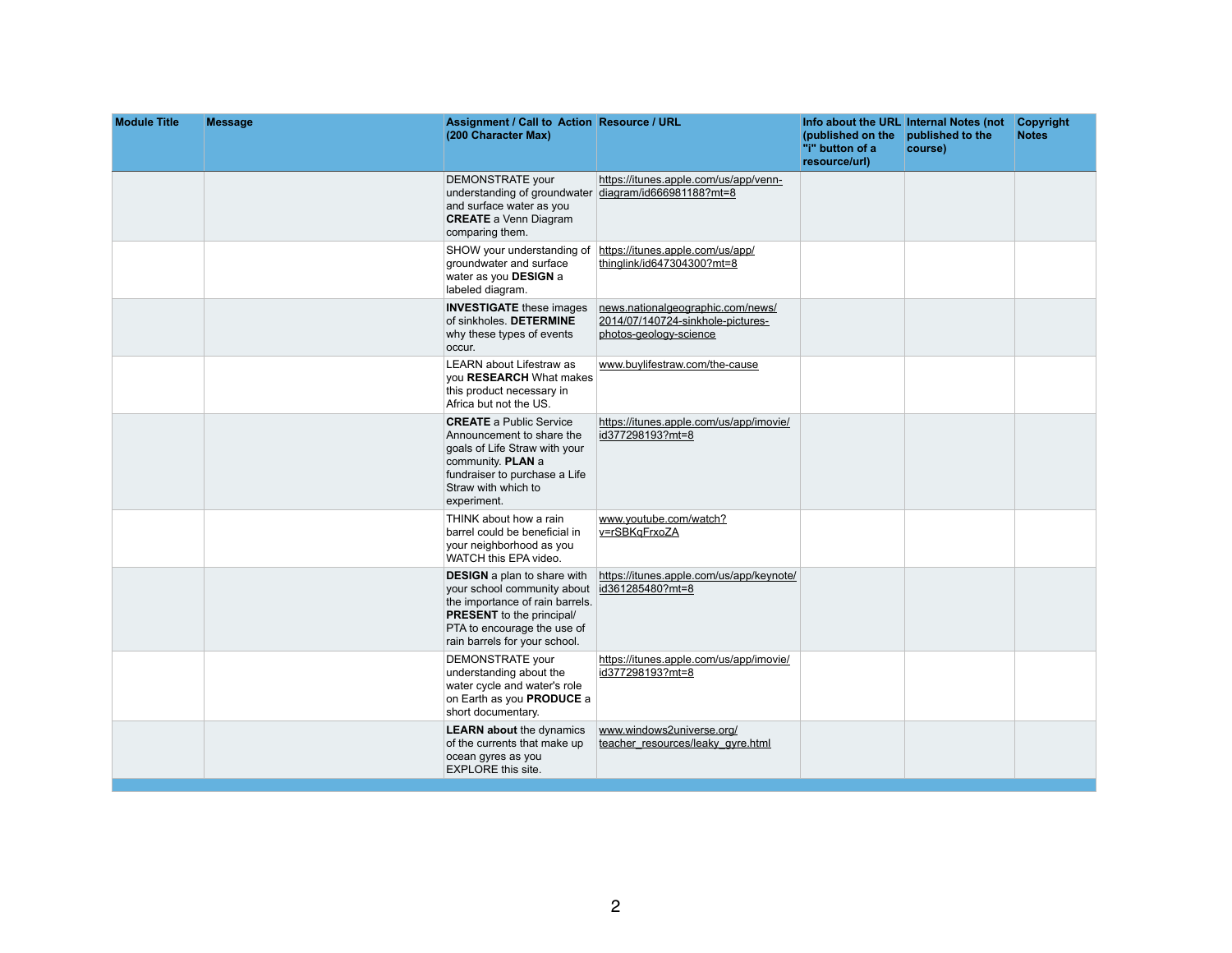| <b>Module Title</b>    | <b>Message</b>                                                                                                                                                                                                                                                                                                                                                                                                                                                                                                     | <b>Assignment / Call to Action Resource / URL</b><br>(200 Character Max)                                                         |                                                                                                                                 | (published on the<br>"i" button of a<br>resource/url) | Info about the URL Internal Notes (not<br>published to the<br>course) | <b>Copyright</b><br><b>Notes</b> |
|------------------------|--------------------------------------------------------------------------------------------------------------------------------------------------------------------------------------------------------------------------------------------------------------------------------------------------------------------------------------------------------------------------------------------------------------------------------------------------------------------------------------------------------------------|----------------------------------------------------------------------------------------------------------------------------------|---------------------------------------------------------------------------------------------------------------------------------|-------------------------------------------------------|-----------------------------------------------------------------------|----------------------------------|
| Weather and<br>Climate | In yhis lesson, you will explore that weather and <b>EXPLAIN</b> how weather works<br>climate are influenced by interactions involving<br>sunlight, the ocean, the atmosphere, ice,<br>landforms, and living things. These interactions<br>vary with latitude, altitude, and local and<br>regional geography, all of which can affect<br>oceanic and atmospheric flow patterns.<br>Because these patterns are so complex,<br>weather can be predicted only probabilistically.<br>3.3.8.A4,<br>3.3.6.A5<br>3.3.7.A5 | by <b>CREATING</b> a virtual<br>lecture using Tellagami app.                                                                     | http://www.weatherwizkids.com/<br>weather-climate.htm and Tellagami app                                                         |                                                       |                                                                       |                                  |
|                        |                                                                                                                                                                                                                                                                                                                                                                                                                                                                                                                    | <b>RECOGNIZE</b> the connection<br>to convection as you <b>WATCH</b><br>how the warm air gives<br>hurricanes their energy video. | www.youtube.com/watch?<br>$v=1p-3YYYivIQ$                                                                                       |                                                       |                                                                       |                                  |
|                        |                                                                                                                                                                                                                                                                                                                                                                                                                                                                                                                    | LEARN how to read weather<br>map as you <b>REVIEW</b> this<br>weather map.                                                       | https://itunes.apple.com/us/course/how-<br><u>to-read-weather-maps-create/</u><br>id909195101                                   |                                                       |                                                                       |                                  |
|                        |                                                                                                                                                                                                                                                                                                                                                                                                                                                                                                                    | <b>DEMONSTRATE your</b><br>understanding of weather as<br>you <b>SIMULATE</b> a weather<br>report using imovie.                  | https://itunes.apple.com/us/app/imovie/<br>id377298193?mt=8                                                                     |                                                       |                                                                       |                                  |
|                        |                                                                                                                                                                                                                                                                                                                                                                                                                                                                                                                    | <b>LEARN about the current</b><br>and past catastrophic events<br>as you EXPLORE this app.                                       | https://itunes.apple.com/us/app/<br>xweather/id520729396?mt=8                                                                   |                                                       |                                                                       |                                  |
|                        |                                                                                                                                                                                                                                                                                                                                                                                                                                                                                                                    |                                                                                                                                  | http://www.nhc.noaa.gov/audio/archive/                                                                                          |                                                       |                                                                       |                                  |
|                        |                                                                                                                                                                                                                                                                                                                                                                                                                                                                                                                    | <b>LEARN about how scientists</b><br>measure in a hurricane as<br>you <b>WATCH</b> this video.                                   | www.youtube.com/watch?v=D8byi87--<br><u>DU</u>                                                                                  |                                                       |                                                                       |                                  |
|                        |                                                                                                                                                                                                                                                                                                                                                                                                                                                                                                                    | <b>ANALYZE</b> data from yearly<br>graphs from locations around<br>the world as you INTERACT<br>with this site.                  | https://itunes.apple.com/us/app/<br>precipitation and temperature   weather-hopper-weather-history/<br><u> id781800379?mt=8</u> |                                                       |                                                                       |                                  |
|                        |                                                                                                                                                                                                                                                                                                                                                                                                                                                                                                                    | <b>ANALYZE</b> the data from the<br>generated tornado as you<br><b>RUN</b> a tornado simulation.                                 | https://itunes.apple.com/us/app/tornado-<br>by-american-red-cross/id602724318?<br><u> mt=8</u>                                  |                                                       |                                                                       |                                  |
|                        |                                                                                                                                                                                                                                                                                                                                                                                                                                                                                                                    | DEMONSTRATE the most<br>common paths of hurricanes<br>as you <b>CREATE</b> an animated<br>image.                                 | https://itunes.apple.com/us/app/<br><u>thinglink/id647304300?mt=8</u>                                                           |                                                       |                                                                       |                                  |
|                        |                                                                                                                                                                                                                                                                                                                                                                                                                                                                                                                    | and learn about the<br>characteristics of each type.                                                                             | <b>EXPLORE</b> the types of clouds http://www.harcourtschool.com/activity/<br>science up close/610/deploy/<br>interface.html    |                                                       |                                                                       |                                  |